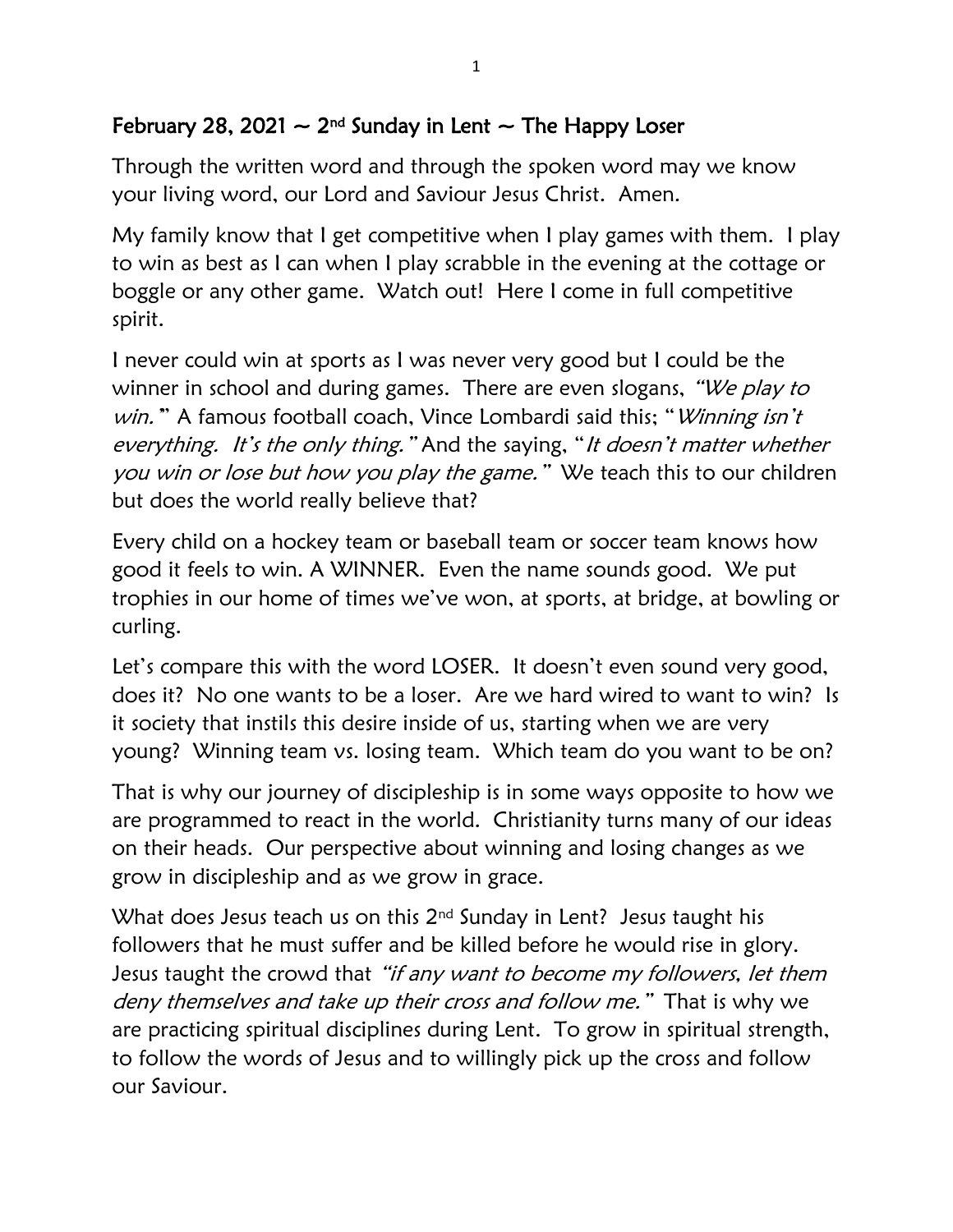Jesus goes on to teach that you and I must become a LOSER. Here are his instructions from Mark's gospel (chapter 8:35)

For those who want to save their life will lose it, and those who lose their life for my sake and for the sake of the gospel, will save it.

Eugene Peterson has written a simple translation of the Bible, called the Message. Here is his translation of this passage (Mark 8:34-35) from the Message:

Calling the crowd to join his disciples, he said, "Anyone who intends to come with me has to let me lead. You're not in the driver's seat; I am. Don't run from suffering; embrace it. Follow me and I'll show you how. Self-help is no help at all. Self-sacrifice is the way, my way, to saving yourself, your true self. What could you ever trade your soul for?

We are called to be a LOSER of the part of ourselves that the world often embraces. The dark parts of using our egos, focusing on gimme, getting ahead at all costs. When we embrace God's will and we learn to be humble and obedient we are strengthened by God's grace. We then save ourselves, the Christ-centred part of ourselves that leads in grace and in compassion and makes the world a better place. We become part of the covenant of God's promises to us.

In our passage last week from Genesis 9, God made a covenant with Noah and with all living creatures. This week we read about the covenant between God and Abraham. God will make of Abraham a great nation, and will bless him and all of his descendants. This covenant will be everlasting and will move outward to bless "all the families of the earth.' (Genesis 12:3).

This is part of the wonderful story of God. God chooses a small tribe, a group of wanderers, to share the blessing of the covenant and then that promise moves out into a blessing for the whole world, all the families of the earth. A covenant of blessing that you and I can be part of.

That is the wonder of our faith. When we reflect upon our faith, we embrace God's world and we desire to become a LOSER, to lose our life, to